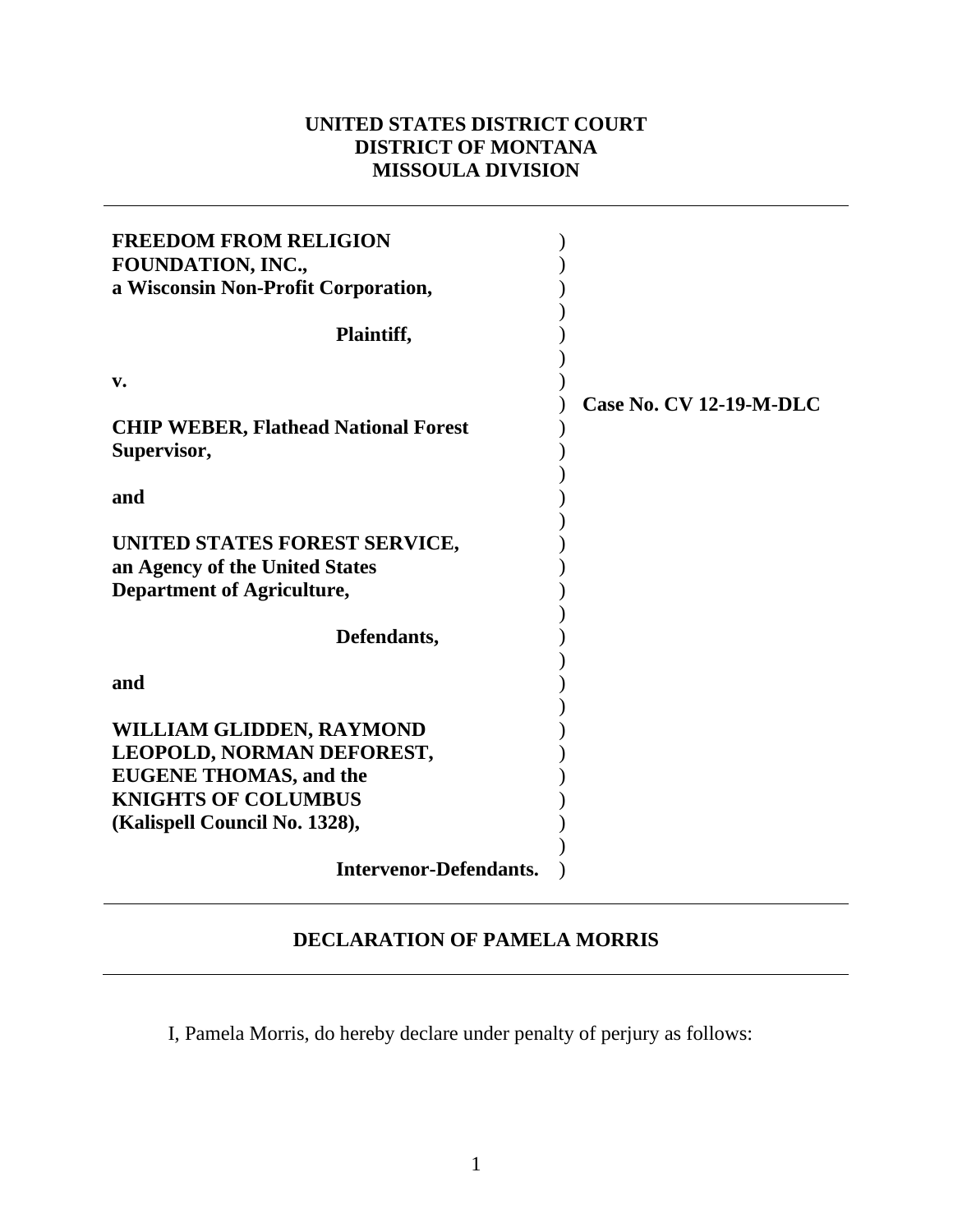1. I am a third generation Montanan who knows and values our natural heritage. For over 60 years, I have skied, camped, hiked and fished in the mountains of Montana.

 2. I am a member of the Freedom From Religion Foundation, which I joined after learning of their opposition to the religious icon located on public land on Big Mountain.

 3. I contacted the Freedom From Religion Foundation on January 28, 2012, when I heard that they were intending to file a lawsuit objecting to the Big Mountain statute.

 4. I subsequently communicated my willingness to join in a lawsuit and subsequently agreed to join as a member shortly before the present lawsuit was filed.

 5. On November 14, 2011, I previously had sent a message to the Forest Service strongly protesting allowing a religious icon on federal lands. My letter to the

Forest Service stated as follows:

Remove this public religious display from public lands, and confirm the practice that public lands are not to be used to promote any particular ideology. No trade of lands, either, as this is a public view that all deserve to enjoy in its natural state. Such a display is pollution, as it is both artificial not environmentally beneficial. No revenue is forthcoming from this to off-set the cost of use. Permitting this statue is partisanship. Selling or trading public lands to any religious entity violates separation of church and state. This Catholic statue is a poor precedent: once allowed to continue, other special interest groups can use this gesture also to use public lands to display their own individual totems.

6. The Jesus Statue on Big Mountain reminds me of my first encounter with it

during Christmas break in 1957, as a member of the Great Falls, Montana, ski team in my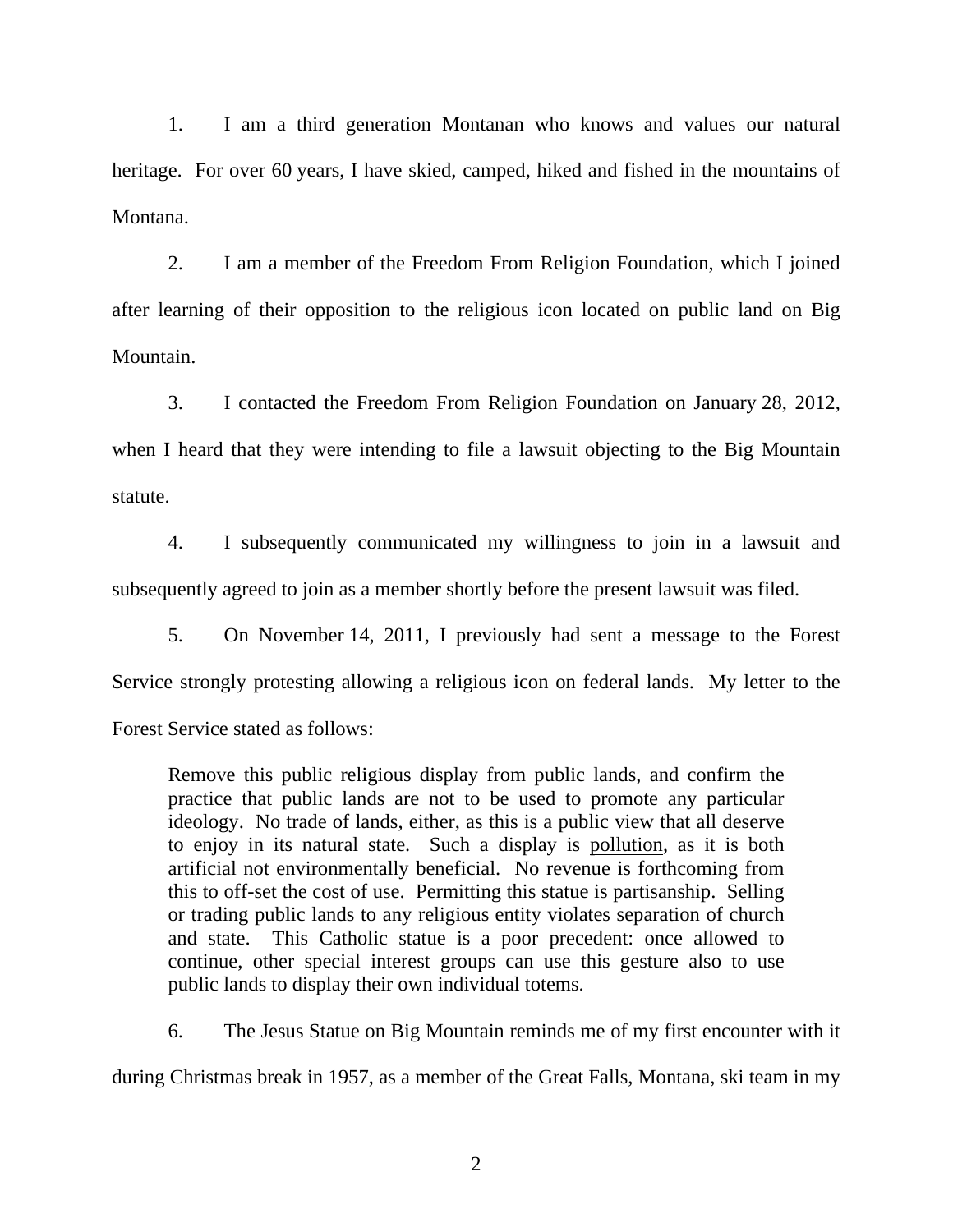first major winter outing in the mountains, skiing Big Mountain. I felt the natural, grand, glorious (yes, spiritual) beauty. But to me, the statue felt startlingly out of place: intrusive. I was 15, active in the Methodist Youth Fellowship; still, I remember the unsettled feeling I first had when I saw it. Since then I have avoided the area: I backpack, fish and camp where nature has not been so violated in Montana.

 7. My father was a founder of Showdown Ski Area, south of Great Falls, Montana. My father also built up the business his own father started into the largest sporting goods store within well over 500 miles, known as Morris Sporting Goods in Great Falls, Montana. From this background, I grew up appreciating the outdoors and have continued to recreate regularly, skiing as recently as just last February.

 8. I have skied many areas in Montana throughout my life, but, yes, would definitely enjoy skiing Big Mountain again if it were a welcome site for all who love nature. The Jesus Statue, however, is an intrusive icon, and therefore, I do avoid Big Mountain.

 9. Recreation is still a valuable part of Montana. People are drawn here because of our natural beauty. I hope to protect our public lands from the intrusion of partisan artificial icons: to protect the interests of all citizens, especially those of us who love Montana.

 10. I taught English and mythology (comparative religion) for 30 years in Billings, Montana. I am committed to preserving our First Amendment rights. The imposition of one sect's values on the rest of the citizenry violates the First Amendment. I would support any religious group's efforts to build on private land, including a mosque

3